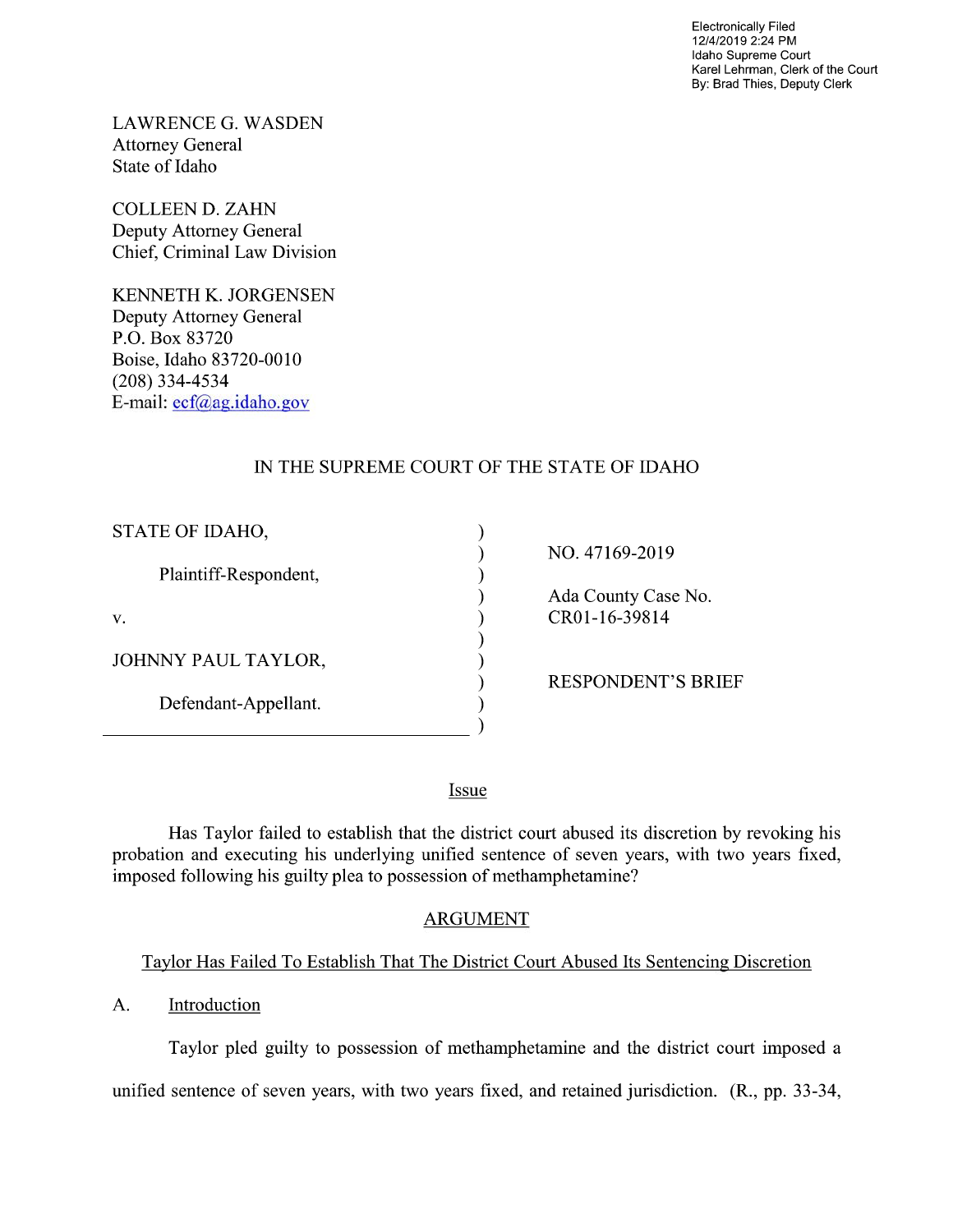39, 68-70.) Following the period of retained jurisdiction, the district court suspended Taylor's sentence and placed him 0n supervised probation for seven years. (R., pp. 73-78.)

Approximately three months later, in July 2018, Taylor was discharged from Rider Aftercare for failure to attend, and he subsequently absconded supervision. (R., pp. 82, 84.) The state filed a motion for probation violation and the district court issued a warrant for Taylor's arrest.  $(R., pp. 7, 79-81, 111.)$  Taylor was arrested on the warrant on May 16, 2019.  $(R., p. 7.)$ After Taylor admitted that he violated his probation by failing to participate in Rider Aftercare and by absconding supervision, the district court revoked his probation and executed the underlying sentence.  $(R., pp. 80, 116, 118-20.)$  Taylor filed a notice of appeal timely from the district court's order revoking probation. (R., pp. 121-23.)

Taylor asserts the district court abused its discretion by revoking his probation and executing his underlying sentence. (Appellant's brief, p. 3.) Taylor has failed to establish an abuse 0f discretion.

#### B. Standard Of Review

"'[T]he decision whether to revoke a defendant's probation for a violation is within the discretion 0f the district court."' State V. Garner, 161 Idaho 708, 710, 390 P.3d 434, 436 (2017) (quoting State V. Knutsen, 138 Idaho 918, 923, 71 P.3d 1065, 1070 (Ct. App. 2003)). In determining whether to revoke probation, a court must examine whether the probation is achieving the goal of rehabilitation and is consistent with the protection of society. State v. Cornelison, 154 Idaho 793, 797, 302 P.3d 1066, 1070 (Ct. App. 2013) (citations omitted). decision to revoke probation will be disturbed on appeal only upon a showing that the trial court abused its discretion. Id. at 798, 302 P.3d at 1071 (citing State v. Beckett, 122 Idaho 324, 326, 834 P.2d 326, 328 (Ct. App. 1992)).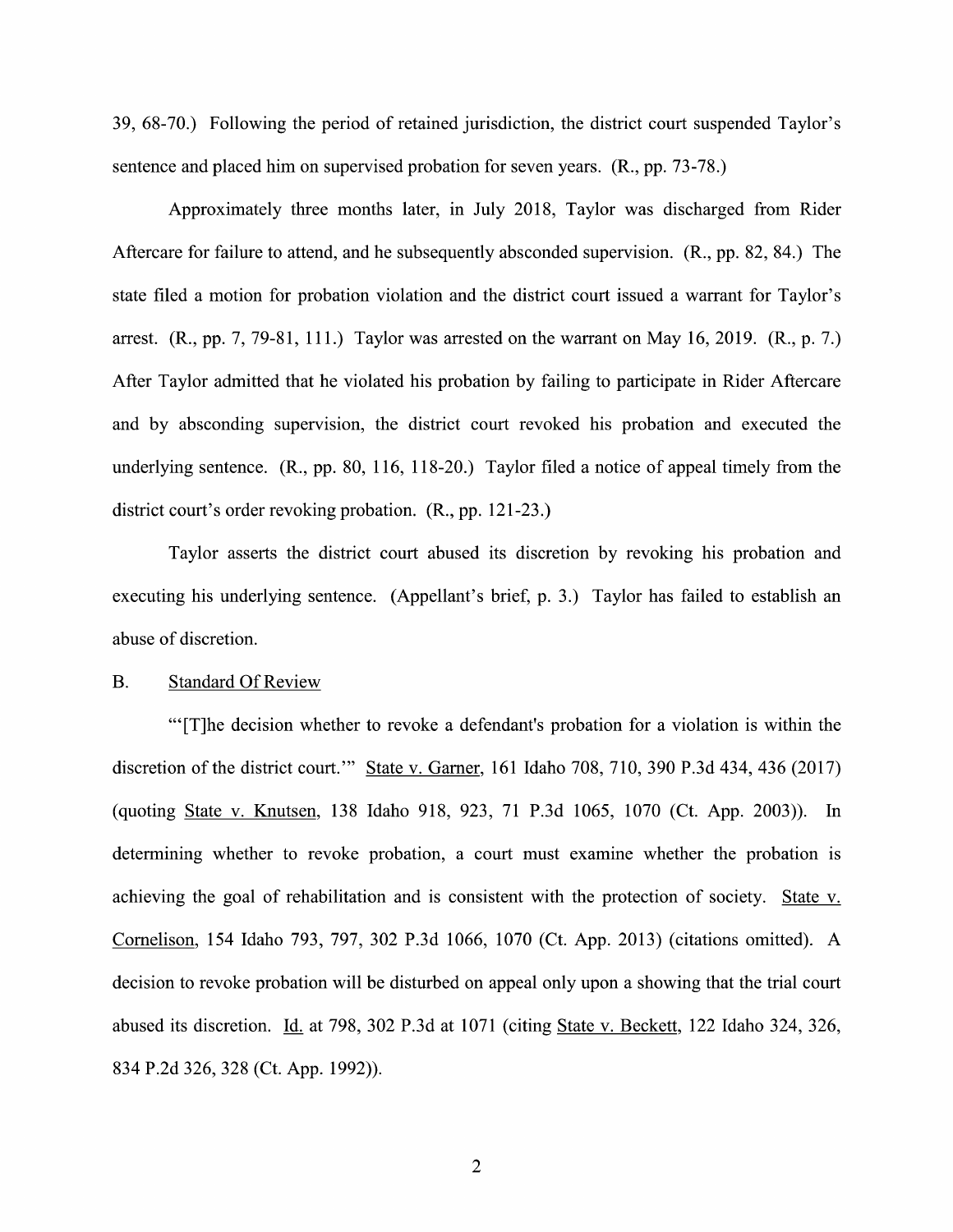### C. Taylor Has Shown N0 Abuse Of The District Court's Discretion

At the disposition hearing, the district court found that, although Taylor was given a rider to provide him with skills so that he could be successful on probation in this case, he thereafter failed to "use the tools" while he was on probation. (Tr., p. 13, L.  $19 - p$ . 14, L. 14.) The court noted that Taylor failed to attend aftercare treatment as required, he "left the Rescue Mission after getting banned," he "e-mailed [his] probation officer that [he] was leaving the state," and he failed to report for supervision "for multiple months." (Tr., p. 13, L.  $25 - p$ . 14, L. 4.) The court advised that, "right now the drug courts are full. And ... depending on how much work people are willing to do, we have a tiny bit of flexibility  $\ldots$  but if people are absconding and taking off and not participating in treatment anyway, it isn't a particularly good risk and isn't a very good situation for giving a very valuable spot." (Tr., p. 14, Ls. 15-23.) Accordingly, the district court revoked Taylor's probation and executed his underlying sentence. (Tr., p. 14, Ls. 24-25.)

Taylor's decisions to not attend treatment as required and to abscond supervision support the district court's determination that Taylor was no longer a suitable candidate for probation. The goal 0f probation is to foster the probationer's rehabilitation while protecting public safety. State v. Cheatham, 159 Idaho 856, 367 P.3d 251, 253 (Ct. App. 2016) (citations omitted). In no way can probation achieve the goals of protecting the community and rehabilitation if the probationer refuses to attend treatment and chooses to remove himself from probation supervision. See State v. Sandoval, 92 Idaho 853, 860, 452 P.2d 350, 357 (1969) (citing State v. Oyler, 92 Idaho 43, 436 P.2d 706 (1968)) (purpose of probation is to give the offender "an opportunity to be rehabilitated *under proper control and supervision*" (emphasis added)).

On appeal, Taylor argues that the district court abused its discretion when it revoked his probation because he accepted responsibility, he was injured in a bicycle accident shortly after he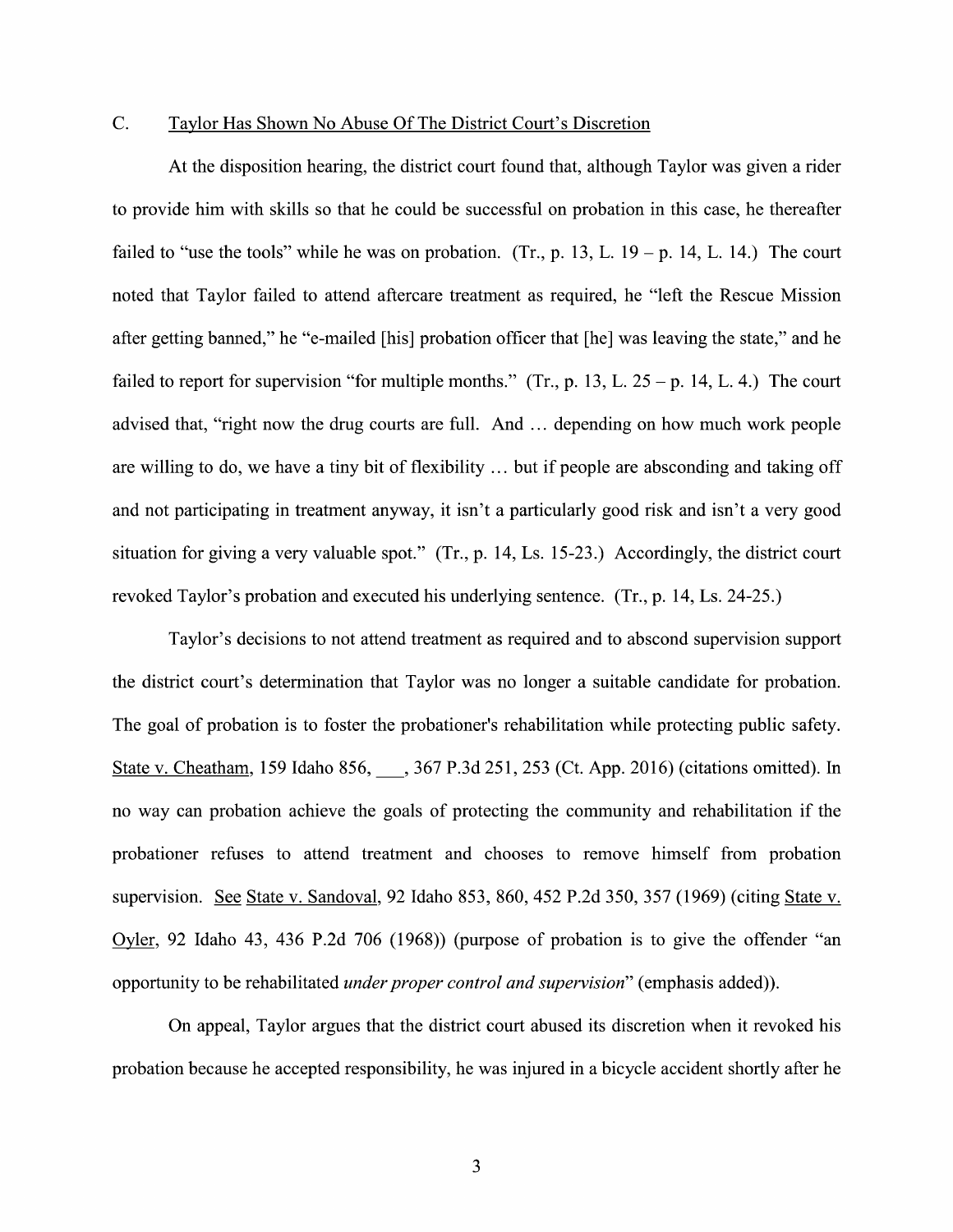was placed on probation, and he chose to leave the state to see his sons and his ailing mother. (Appellant's brief, pp. 5-6.) Taylor has previously claimed to have accepted responsibility for his criminal behavior (PSI, p.  $4^1$ ); however, his purported remorse has not motivated him to comply with his legal obligations. There is no evidence that Taylor's bicycle accident or his injury therefrom had any effect on his ability to comply with the terms of probation, as he reported that he "flushed" his Vicodin prescription, he did not claim to have had relapse thereafter and did not have a positive drug test, and he was subsequently able to work doing manual labor. (PSI, pp. 124-25, 127-28.) At the disposition hearing, Taylor acknowledged that he "did not follow the correct steps necessary to leave the state and go to Oregon," and that he was aware he "should have requested a travel permit" (Tr., p. 12, L. 24 - p. 13, L. 3); he simply chose not to follow the rules. Furthermore, after Taylor absconded, his probation officer ran a search 0f Taylor's social media accounts and discovered that Taylor posted, 0n Facebook, that he had obtained employment at a cleaning company near Portland, Oregon – which is not consistent with Taylor's claim that he went to Oregon merely to visit his sons and his mother. (PSI, p.145.) Taylor's claims do not show that the district court abused its discretion by revoking probation.

The record does not indicate that Taylor was an appropriate candidate for probation. The district court's decision t0 revoke Taylor's probation and execute his underlying sentence was reasonable, particularly in light of Taylor's failure to participate in community-based treatment and his decision to abscond and completely disregard the terms 0f supervision. Taylor has failed to establish that the district court abused its discretion by revoking his probation.

 $<sup>1</sup>$  PSI page numbers correspond with the page numbers of the electronic file "Taylor 47169"</sup> psi.pdf."